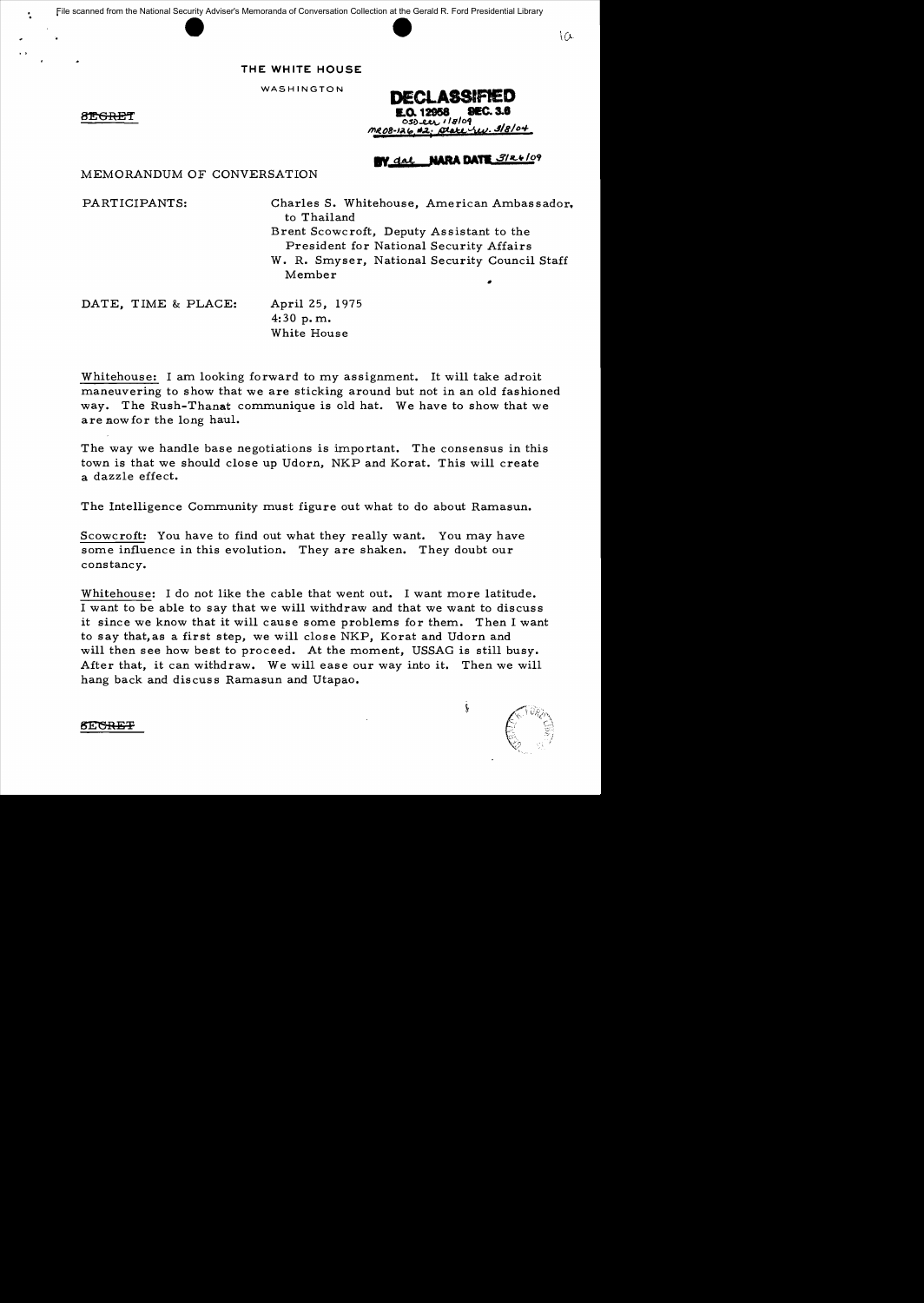**ECRET** 

Scowcroft: A lot of it is in the approach. The problem is not to create the impression that we are pulling out. The impression we should create is that we want to reaffirm, in whatever language, that we are not interested in cutting and running. We will say that we know that there is a problem with our presence and that we want to talk about it.

2

Whitehouse: I want to be able to discuss more than the 19,000 issue. I want to be able to talk about broader things and I need a bigger wedge as an opening.

Scowcroft: We have often responded with alacrity to their statements and then create a reality in response to statements that did not reflect their real interest.

Whitehouse: Are you saying we will stay?

Scowcroft: I am saying that the Thai should know that we will not leave if they do not want us to. We want to restore a sense of confidence. Maybe we want to say that our presence is an issue and that we will help them solve it. But we should not create the impression that we are using their statements as a cloak to get out.

Whitehouse: But, in the context of Vietnam and of my arrival, we must be able to go further than the incremental cut that is authorized.

Scowcroft: The idea is to use it as a first step, and then talk about other things. Do not spread yourself out too far at once. We know what the government says, but we do not know what they really want.

Whitehouse: What about USSAG?

Scowcroft: USSAG has nothing to do with Thailand.

How we behave could be critical to how Thai developments evolve.

Whitehouse: I want to get another message to myself other than what I understand this one says.

Scowcroft: You can get something more in a week anyway.

Whitehouse: I want to get Phil Habib to write a new message.



**SECREP**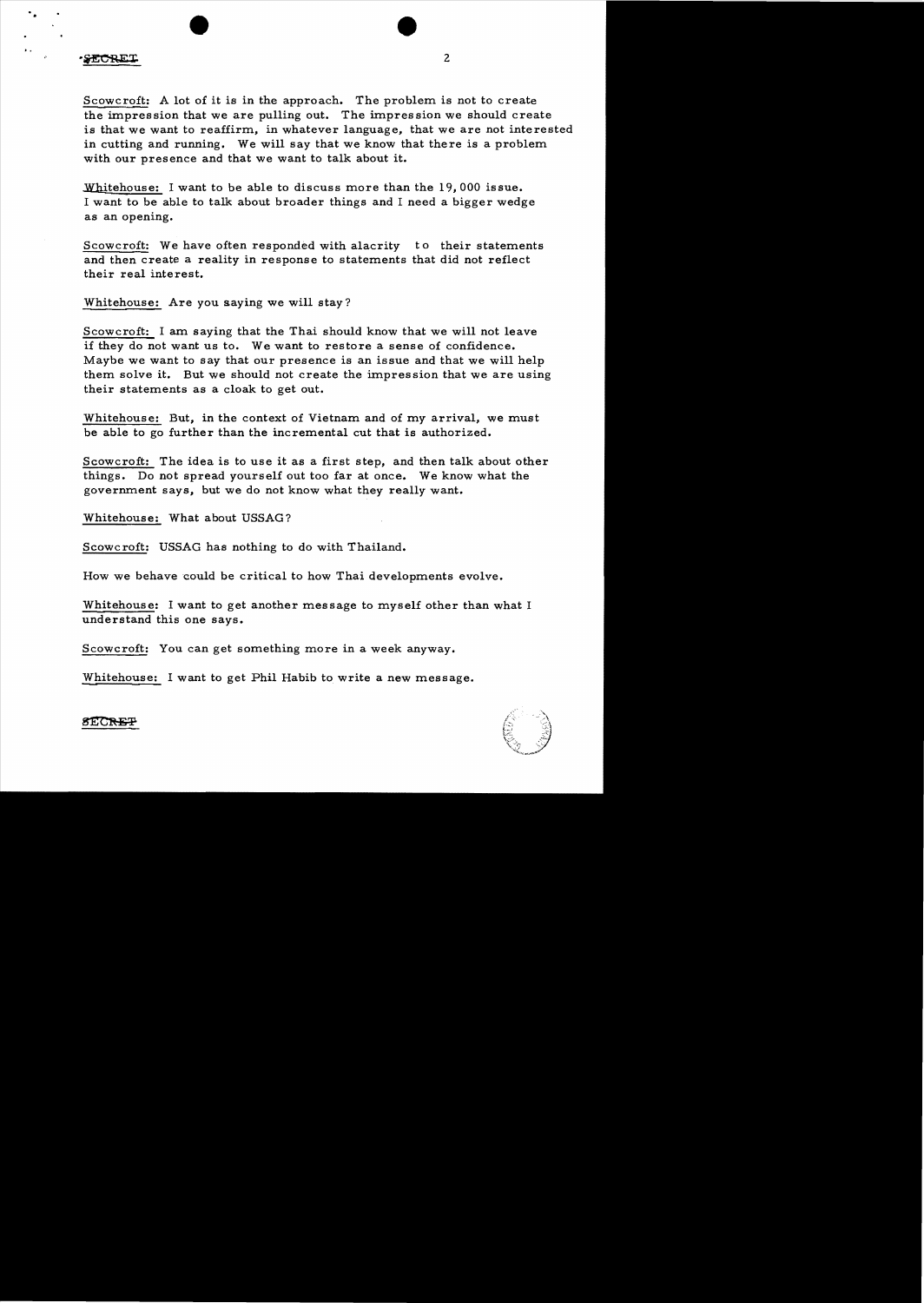. •

Scowcroft: We may need to do a NSSM.

Whitehouse: There is also the question of when we pull out the B-52's and other aircraft.

The Thai should not think our forces have been there only in connection with Vietnam and that we regard Thailand as peripheral to Vietnam.

Whitehouse: Nobody can draw up the circumstances under which those aircraft would be used in the defense of Thailand.

They want us to go. They say so.

Scowcroft: I remember that they told us we should not use our aircraft for military ammunition lift to Cambodia. Then they did the opposite.

I think you should feel them out and see where they want to go. We should be pushing them, or drop back. It is not an easy job.

Whitehouse: I do not want to be in a strait jacket. I want to talk bases, not numbers.

Scowcroft: I think we can say that we are ready to talk and ask what they think of 19,000. We would do that instead of saying things to the effect that three out of four bases will be closed while we are talking. I would see how they respond to the 19,000. If they say they want more, we are in a new ball game. Perhaps they will say its fine.

Whitehouse: What will be the Congressional heat?

Scowcroft: There will be some.

Whitehouse: How much room do we have?

Scowcroft: Perhaps more than most people assume. There may be a back lash.

Whitehouse: I want to be forthcoming at an early stage.

Scowcroft: I agree, but we must be forthcoming without being unsettling. If they are unsettled, they will feel that they need to get ahead of us.



3

SECRET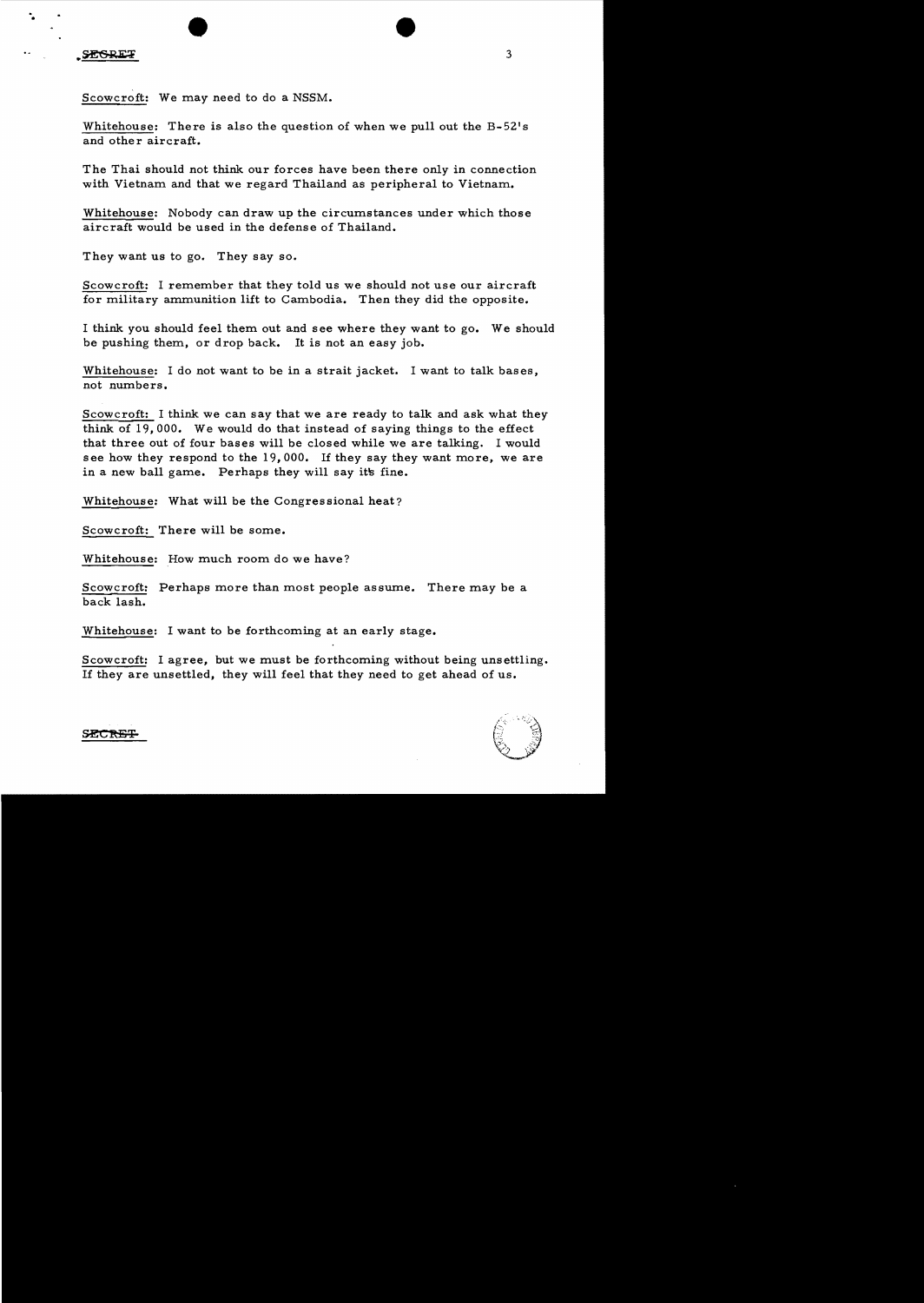#### **SECRET**

"•

Whitehouse: The pace is important. I do not want them to think that we are racing out. I think I can create a sense of no bug out while determining what to do. We have to talk about bases first.

Scowcroft: But not in the first talk.

Whitehouse: It will not be crisp. You slosh toward things. We can say that we agree that NKP is the first step, and that we can not do all at once. But I want agreement on more than 19,000.



4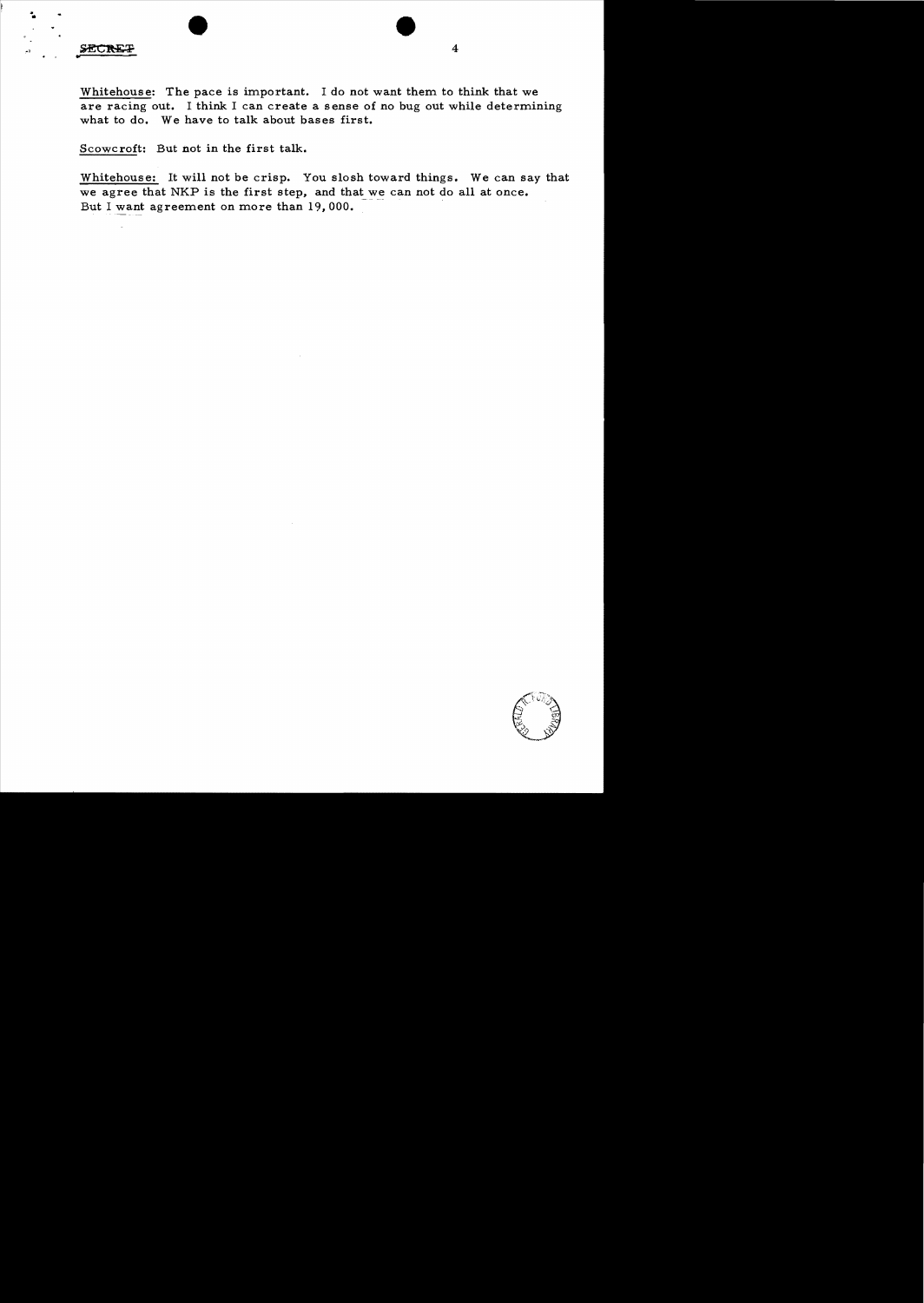**MEMORANDUM** 

## NATIONAL SECURITY COUNCIL

## **SEGRET**

July 11, 1975

MEMORANDUM FOR:

GENERAL SCOWCROFT

FROM:

W. R. SMYSEF

SUBJECT:

Memorandum of Conversation

Attached at Tab A is a memorandum of conversation covering your meeting with Ambassador Charles Whitehouse.

RECOMMENDATION:

That you approve the memcon at Lab A.

APPROVE **DISAPPROVE** 

DECLASSIFIED E.O. 12958, SEC. 3.5 NSC MEMO, 11/24/08, STATE DEPT. GUIDELINES BY  $\mu$ 





 $10<sup>k</sup>$